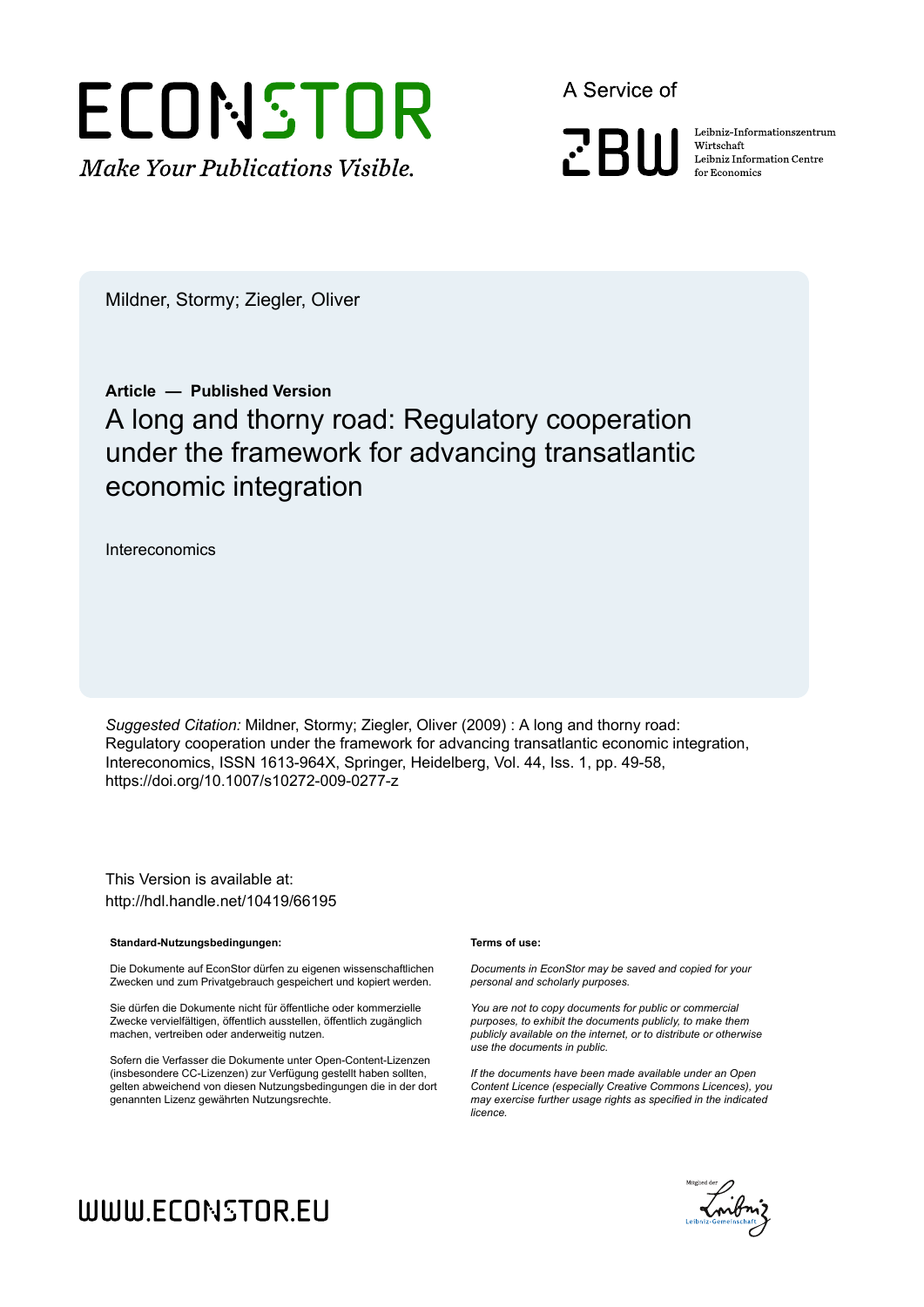Stormy Mildner\* and Oliver Ziegler\*\*

# **A Long and Thorny Road**

### **Regulatory Cooperation under the Framework for Advancing Transatlantic Economic Integration**

*When the European Union and the United States agreed on the Framework for Advancing Transatlantic Economic Integration at the EU-US Summit on 30 April 2007, creating the Transatlantic Economic Council (TEC), they praised themselves for opening a new era in*  transatlantic regulatory cooperation.<sup>1</sup> Transatlantic integration and growth were said to be *enhanced and efforts to reduce barriers to transatlantic trade and investment redoubled. However, after two meetings of the TEC with only modest achievements, enthusiasm has*  faded quickly and finger pointing has begun anew. What went wrong?

Harmonising or mutually recognising regulatory systems is anything but easy. Until now, progress on transatlantic economic integration has proved slow and coverage of sectors and industry-specific problems has remained incomplete. The two TEC meetings present only further steps on a long and thorny road towards closer regulatory cooperation. The Council's limited success can be attributed to a variety of reasons. To some extent, there are severe difficulties in establishing reciprocity in negotiations as well as a lack of appropriate methodologies for assessing the adverse impact of regulations on industry. Even more important, harmonisation or mutual recognition of standards and regulations requires complex legislative changes in an often highly politicised policy environment. Especially when dealing with issues such as consumer protection, health and food standards, opinions strongly differ about the role of science in managing risk. In addition, it is imperative for negotiators to include not only the heads of independent and often domestically oriented regulatory agencies but also legislators, that is, the European Parliament and the US Congress. Moreover, cooperation requires a high degree of trust in the rule-setting competency of the negotiating partner, which has often proved difficult due to strongly diverging regulatory philosophies and styles.

Expecting quick results from the TEC under these conditions was thus more than ambitious – in particu-

Intereconomics, January/February 2009

lar given the slow progress under previous integration frameworks. One of the pillars for transatlantic cooperation is the New Transatlantic Agenda (NTA), signed in 1995, aiming at "progressively reducing or eliminating barriers that hinder the flow of goods, services, and capital".<sup>2</sup> Key part of the NTA was the creation of a "people-to-people dialogue system" (for consumers, labour, environment and business) to encourage public and civil society input. Yet, since the agenda included neither commitments to comprehensive coverage nor deadlines, it never achieved much political momentum. Of the four dialogues, only the business dialogue (TABD) has met with regular frequency, while the other three have languished.<sup>3</sup> When in 1997 the TABD promoted the conclusion of several mutual recognition agreements (MRAs) between Washington and Brussels, the step was considered a promising milestone in transatlantic regulatory cooperation. These MRAs were to eliminate duplicative testing and certification in six sectors (telecom equipment, pharmaceuticals, medical devices, electromagnetical compatibility, electric safety, and recreational craft). However, tensions grew when the USA failed to implement the agreement with respect to three of the sectors which were initially of greatest interest to the

<sup>\*</sup> Senior Researcher, Americas Division, German Institute for International and Security Affairs (SWP); Lecturer, Hertie School of Governance, Berlin, Germany.

<sup>\*\*</sup> Ph.D. Candidate, Free University of Berlin; Fellow, Americas Division, German Institute for International and Security Affairs (SWP). Berlin, Germany.

<sup>1</sup> European Commission, DG Enterprise and Industry: Transatlantic Cooperation Enters New Era, 9 October 2007, http://ec.europa.eu/ enterprise/library/ee\_online/art37\_en.htm.

<sup>2</sup> European Commission, DG Trade: The Transatlantic Economic Partnership, 30 September 2004, http://ec.europa.eu/trade/issues/bilateral/countries/usa/pr290904a\_en.htm.

<sup>&</sup>lt;sup>3</sup> Yet, over the course of time, the Transatlantic Consumer Dialogue (TACD) has evolved from an initial "Anti-TABD body" to a serious partner with constructive ideas for transatlantic consumer protection (personal Communications with TABD and TACD representatives in June 2008).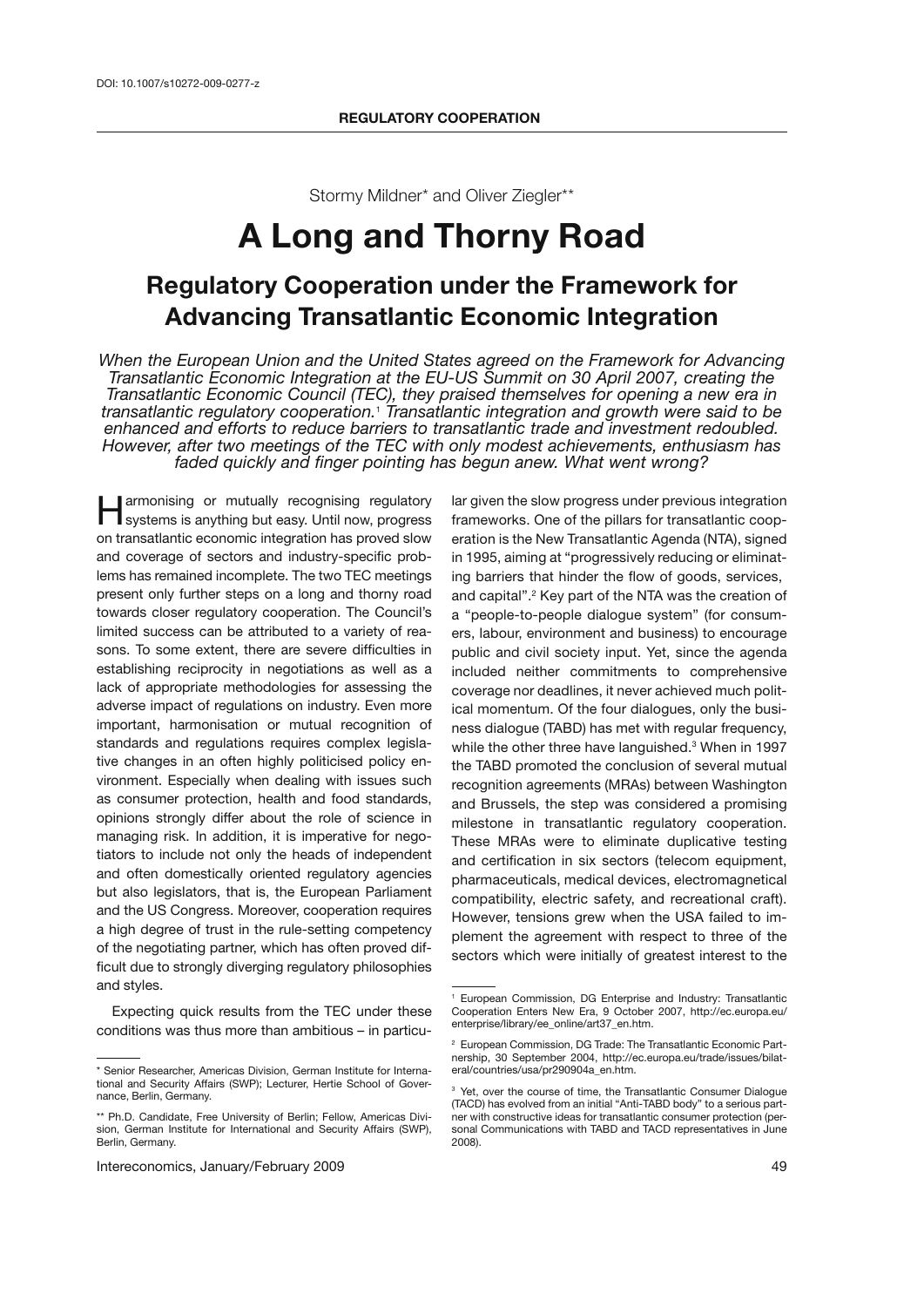EU.4 The same year an ambitious attempt by Sir Leon Brittan to create a New Transatlantic Marketplace failed mainly due to French opposition. To compromise, both partners agreed on the far less ambitious Transatlantic Economic Partnership at the 1998 EU-US Summit. While the agreement emphasised the need to tackle technical barriers to trade, the results remained as sobering as expected. Not only did many of the participants consider the "low-hanging fruits" as being picked already, but closer cooperation among regulators could also not prevent new conflicts from arising. Disputes escalated over agricultural subsidies, tax and aircraft production subsidies, steel tariffs, and a variety of food safety and environmental laws and regulations. When the 2002 Positive Economic Agenda also turned out not to be ambitious enough to add political momentum to facilitate settlement of these disputes, both partners seriously revitalised their efforts in 2005 to tackle the philosophical and procedural questions that hitherto had hindered transatlantic regulatory cooperation. A newly created High Level Regulatory Forum was intended to reconcile the diverging systems. Yet, similar to the preceding initiatives it initially suffered from a lack of sustainable political commitment.

#### **Revitalising the Transatlantic Agenda**

Consequently, in 2007, transatlantic business still suffered from the complexity and costs of having to comply with different regulatory regimes. Contrary to average customs duties in transatlantic trade of less than four per cent – with the exception of some areas with high import tariffs, such as trade in agriculture and textiles – non-tariff market access barriers (NTBs) continued to seriously hamper trade. The Framework for Advancing Transatlantic Economic Integration,<sup>5</sup> which was signed at the 2007 EU-US Summit at the urging of German Chancellor and then EU Council President Angela Merkel, once again aimed at deepening transatlantic economic integration by eliminating NTBs posed by regulations such as norms and standards.

Knowing from experience that this would not be feasible without continuous political support and cooperation beyond the annual summits, both partners created the Transatlantic Economic Council (TEC) to steer and evaluate regulatory cooperation as well as

to prevent and mitigate trade conflicts. Currently, the TEC is chaired by Daniel M. Price, assistant to the US President for International Economic Affairs (formerly Al Hubbard, National Economic Council chairman) and European Commission Vice-President Günter Verheugen. Through the creation of the TEC, the bilateral relationship has gained a new dimension and is more binding in character than in the past.

As part of the 2007 initiative, the two trading partners also agreed on several lighthouse priorities projects including mutual recognition of financial market regulations, enhanced protection of intellectual property rights (particularly in third markets), development of common standards regarding secure trade, and the establishment of a regular dialogue on investment barriers. Furthermore, the EU and the USA signed a firststage Air Transport Agreement (Open Skies). Progress was also made with regard to reconciling the differences between accounting standards. The TEC held its first meeting in Washington on 9 November 2007, at which an investment dialogue was launched. Additionally, the TEC established a road map for reaching mutual recognition of US and EU Customs-Trade partnership programmes (referring to border security measures adopted in both regions) by 2009.

#### **Slow Progress under the TEC**

However, after this hopeful start, the second meeting of the TEC on 13 May 2008 achieved few concrete results: both the EU and the USA affirmed their commitment to promoting open investment policies. The EU promised to make sure that trade in cosmetics was not disrupted by its new chemical directive REACH, and the US Occupational Safety and Health Administration made certain concessions with respect to conformity assessment of electrical products, including suppliers' declaration of conformity. In addition, the EU announced that it would promote a positive decision on the equivalence of US accounting standards (GAAP) to EU rules in the course of 2008. Nonetheless, many frictions persisted, such as a 25% limit on the voting stock of US airlines for foreign investors due to security aspects. On trade in cosmetics, the EU will prohibit the sale of cosmetics tested on animals as of March 2009, while the US Food and Drug Administration (FDA) requires those tests for sales in the United States. Trade officials are already predicting the dawn of a serious new trade dispute.<sup>6</sup> With regard to customs and border protection the TEC did not tackle US legislation requiring 100% scanning of containers bound for US ports. Most of all, the second TEC

<sup>&</sup>lt;sup>4</sup> Gregory Shaffer: Managing US-EU Trade Relations through Mutual Recognition and Safe Harbor Agreements: 'New' and 'Global' Approaches to Transatlantic Economic Governance?, in: Ernst-Ulrich Petersmann, Mark Pollack: Transatlantic Economic Disputes, Oxford 2005, pp. 297-325.

<sup>5</sup> Framework for Advancing Transatlantic Economic Integration between the European Union and the United States of America, April 2007, http://ec.europa.eu/external\_relations/us/sum04\_07/framework\_ transatlantic\_ economic\_integration.pdf.

<sup>&</sup>lt;sup>6</sup> Personal communication with USTR official, 1 July 2008.

<sup>50</sup> Intereconomics, January/February 2009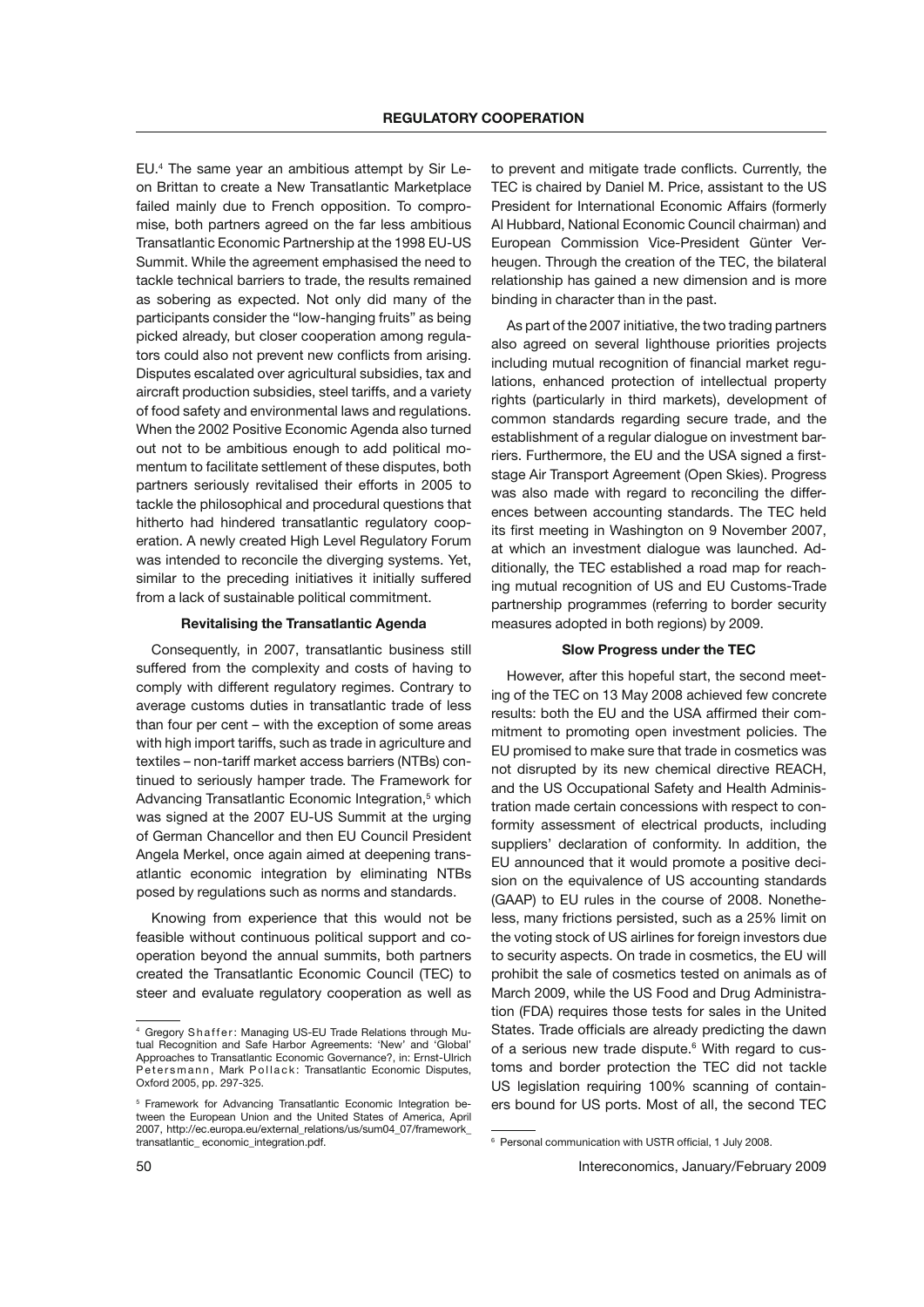meeting in Brussels as well as the subsequent EU-US summit in Brodo, Slovenia, were overshadowed by a serious conflict over poultry, which was declared a litmus test for transatlantic economic relations by United States Trade Representative Susan Schwab. The following comments on major issues on the TEC agenda are intended to provide an understanding of the Council's (modest) achievements and the reasons thereof. It should be noted that the issues discussed do not follow a particular order but, rather, mirror the TEC's mixed agenda.<sup>7</sup>

#### **Accounting Standards and Financial Services**

What really drives transatlantic economic integration are investment flows. In 2006, EU investment in the USA accounted for 28% of the global amount invested by the EU abroad. The USA is the main foreign investor in the EU, accounting for 48% of total EU FDI inflows. The same holds true the other way around: with nearly 59% of total US investment outflows in 2006, the EU ranks first in US FDI destinations. At the same time, no other region in the world has invested as much in the United States as Europe: up to three quarters of all FDI stocks in the USA are held by European companies.8 The abolishment of reconciliation requirements of the International Financial Reporting Standards (IFRS) to US Generally Accepted Accounting Principles (GAAP) was therefore lauded as one of the biggest successes of the first TEC meeting in November 2007. In the 2007 Framework for Advancing Transatlantic Economic Integration, the USA and the EU had agreed "to promote and seek to ensure conditions for U.S. GAAP and IFRS to be recognized in both jurisdictions without the need for reconciliation by 2009 or possibly sooner." Until then, the Security and Exchange Commission (SEC) had required reconciliation between these two accounting standards – an expensive and time-consuming process – as a common base for investors to compare companies. However, with global capital markets becoming more interlinked, the rise of the euro and, most of all, the growing acceptance and use of IFRS worldwide, the SEC recognised the strong arguments for the elimi-

Intereconomics, January/February 2009

nation of the reconciliation requirement one week after the first TEC meeting.<sup>9</sup> Now it is Europe's turn to accept financial statements based on US GAAP. According to a recently published report by the Committee of European Securities Regulators (CESR), US-American standards comply with all the required convergence criteria.10 The EU will likely declare the recognition of US-GAAP soon.

At its November 2007 meeting, the TEC also launched an Investment Dialogue aimed at reducing barriers to transatlantic investment and promoting open investment regimes globally. National security aspects and the current financial crisis have created new questions, particularly with respect to government discrimination against different types of investment vehicles such as sovereign wealth funds (SWF). While business leaders stress the important role SWFs play in recycling balance of payments surpluses, government officials in Europe and the USA fear that SWFs might be used by governments to pursue their foreign policy objectives. They thus emphasise the need for voluntary codes of conduct and transparency. The Investment Dialogue is seen as a tool to help tackle these challenges. Apart from its references to the work of the International Monetary Fund (IMF) to develop a voluntary set of guidelines, $11$  however, it has developed limited momentum so far. Nonetheless, against the background of the current financial crisis, the TEC could prove invaluable regarding future regulatory measures on capital markets, particularly the implementation of the Basel II accord on capital requirements in the United States. The recent call of the Leaders of the Group of Twenty (G20) to "ensure that financial institutions maintain adequate capital in amounts necessary to sustain confidence" was approved by President Bush.12 The TEC now offers the perfect platform to discuss further steps in more detail.

<sup>7</sup> Business representatives in general complain about the composition of this agenda, which was selected by governments and lacks issues of current interest to the transatlantic business community such as solvency and collateral insurance. For one representative of the US Chamber of Commerce this is part of the problem: "Some of these issues might have been brought up by the TABD, e.g. this animal tests issue, but the rest of these things are not part of the current agenda. I think that the TEC's struggle is just a reflection of that. We kind of went with an agenda that didn't have a lot of buy-in from the business communities' perspectives." Personal communication, 7 July 2008.

<sup>&</sup>lt;sup>8</sup> Daniel S. Hamilton, Joseph P. Quinlan: The Transatlantic Economy 2008, Center for Transatlantic Relations, Washington DC 2008, p. vi.

<sup>9</sup> In August 2008 the SEC released a Roadmap towards IFRS. While only some 100 selected US companies are allowed the use of IFRS as of 2009, the Roadmap envisages a mandatory use of IFRS for US issuers beginning in 2014. Christopher C o x : Proposing a Roadmap toward IFRS, 27 August 2008, http://www.sec.gov/news/speech/2008/ spch082708cc\_ifrs.htm.

<sup>&</sup>lt;sup>10</sup> The Committee of European Securities Regulators: CESR's Advice on the Equivalence of Chinese, Japanese and US GAAPs, March 2008, http://www.cesr-eu.org/data/document/08\_179.pdf.

<sup>11</sup> International Working Group of Sovereign Wealth Funds: IWG Reaches a Preliminary Agreement on Draft Set Generally Accepted Principles and Practices (GAPP) – Santiago Principles, 2 September 2008, http://www.iwg-swf.org/index.htm.

<sup>12</sup> G20: Declaration of the Summit on Financial Markets and the World Economy, Washington DC, 15 November 2008, http://www. g8.utoronto.ca/g20/2008-leaders-declaration-081115.html.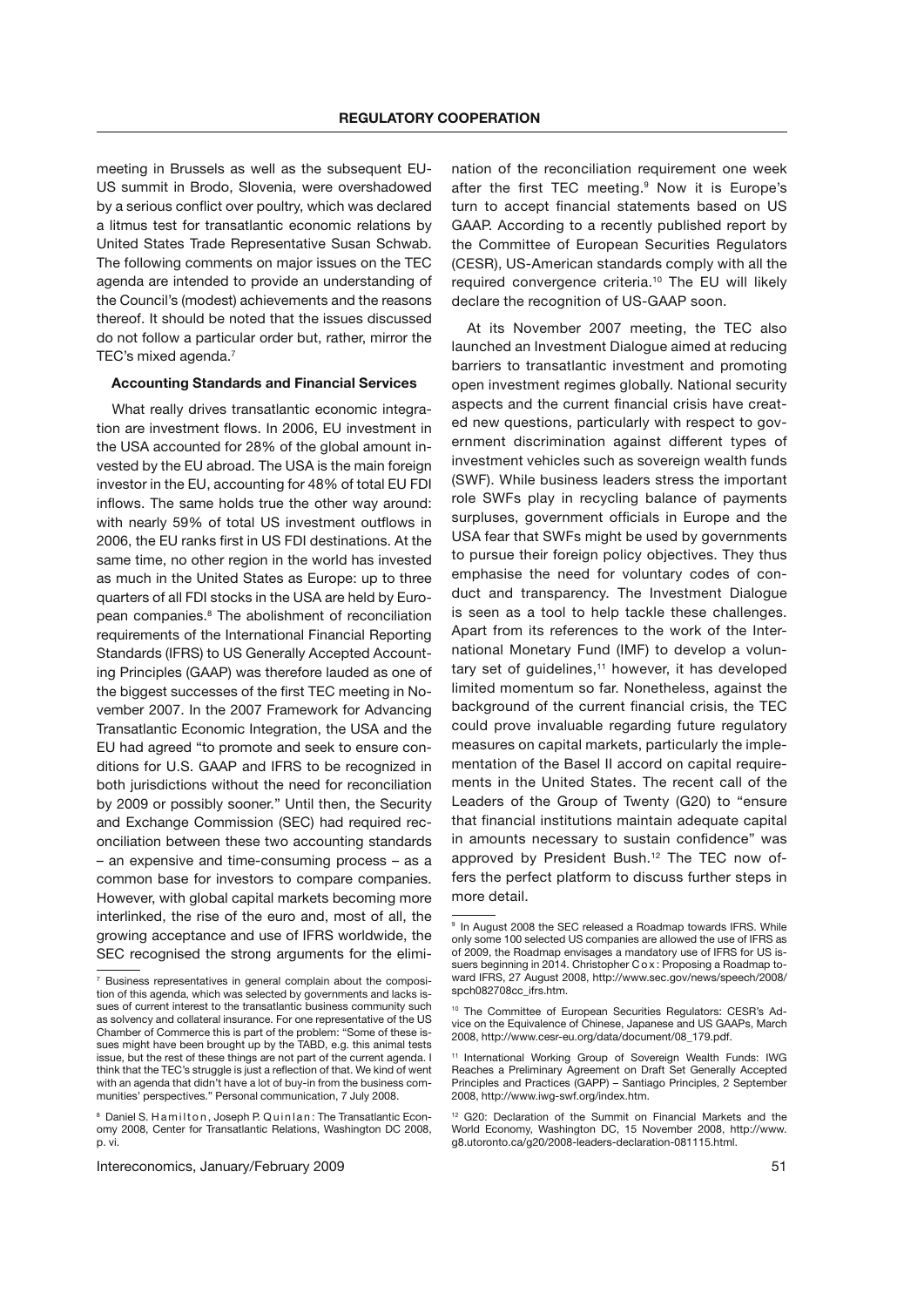#### **Open Skies**

The transatlantic air transport agreement, which came into force on 30 March 2008, replaced several existing bilateral agreements between individual EU member states and the United States. It permits every US and EU airline to fly between any city in the EU and any city in the United States. The agreement was viewed as a major achievement of the 2007 EU-US summit – albeit opening transatlantic trade in aviation really happened in advance of the TEC process. With about 48 million annual passengers between the EU and the USA, the agreement covers by far the biggest international air transport market. The combined US and EU freighter fleet accounts for more than 70 per cent of the world total. Open Skies promises considerable employment and welfare benefits. A recent report by Booz Allan Hamilton estimates that the removal of all market access restrictions could bring up to €12 billion over the first five years in consumer benefits.<sup>13</sup>

The second round of Open Skies talks started in Slovenia in May 2008. Items on the agenda were the liberalisation of the domestic flights markets, which are still kept closed by both negotiating partners, as well as obstacles to investment in aviation. US airlines may acquire up to 49 per cent of the shares of European airlines. The USA, on the other hand, is sceptical about foreign ownership of more than 25 per cent of the voting stock of US airlines, fearing this could impair the government's access to the US civil air fleet during wars and other emergencies and security issues related to terrorism. Even though financially stricken airlines, such as Continental or United Airlines, might wish for foreign capital inflow, many members of Congress are concerned that US airlines would be the main takeover targets if mergers between them and European carriers were allowed. Echoing concerns of their constituencies at home they caution against shifting jobs abroad. Moreover, the USA worries that the EU proposal for an "open aviation area" would inevitably entail excessive regulation, particularly flight curfews due to noise regulations.14 It is thus particularly the US Congress that needs to be convinced about loosening investment restrictions. A modest attempt by the administration to give foreign minority investors in US airlines more say on operational issues ran into a roadblock in Congress and had to be withdrawn in

2006. Boyden Gray, Special Envoy for European Affairs, argued, "It's going to take a lot of work to persuade our Congress that this is something that should be allowed."15

Another conflict is looming. In July 2008, the European Parliament adopted legislation on including aviation in the European Union's Emissions Trading System (ETS) from 2012. All flights starting and landing in Europe, including intercontinental flights, are to be included in the ETS from 1 January 2012. The USA quickly announced that it would retaliate with trade sanctions if the EU made any attempt to force foreign airlines to comply with its emissions trading system.<sup>16</sup> The US Federal Aviation Administration (FAA) criticised that this regulation would be a tax on the rest of the world to subsidise EU spending.

#### **Intellectual Property Rights Protection**

Progress in the area of intellectual property rights has been slow due to diverse regulatory traditions. In the EU, as in almost all countries worldwide, the following rule is applied: when two people apply for a patent on the same invention, the first person to have filed the application will get the patent, regardless of the date of actual invention ("first-to-file"). Contrary to this, the USA follows the "first-to-invent" principle, i.e., the person able to prove that he or she had an idea first is granted the patent on it. Inventors have a one-year grace period to apply for a patent. In this period, the inventor can freely publish the invention without losing patent rights. However, this means losing all potential patent rights in the EU, since filing for a patent after publication of the idea is not possible there. Substantial transatlantic differences also exist with regard to what is patentable. In America not only technical innovations, but also software and business methods are patentable. In accordance with the European Patent Convention only technical innovations are patentable in the EU, not business methods or pure-play software. The EU and the USA are therefore working towards patent law harmonisation, but on a global rather than a bilateral level. The TEC consultations are intended to facilitate coordination between the two partners. Both are members of the B+ Group of industrialised countries who are engaged in the World Intellectual Property Organisation's (WIPO)

<sup>13</sup> Booz Allen Hamilton Ltd.: The Economic Impact of an Open Aviation Area between the EU and the US, 2007, http://ec.europa.eu/ transport/air\_portal/international/pillars/global\_partners/doc/us/eu\_ us\_study\_executive\_summary.pdf.

<sup>&</sup>lt;sup>14</sup> Andrzej Z w a n i e c k i : U.S.-EU Aviation Talks Bring Prospect of Broader Markets, 27 May 2008, http://useu.usmission.gov/Article. asp?ID=0C1CC8EE-BA5D-47DB-9FA1-7C430F5E5545.

<sup>15</sup> Reuters: EU and U.S. Start Talks to Lower Aviation Barriers, 15 May 2008, http://www.iht.com/articles/2008/05/15/ business/skies.php.

<sup>16</sup> EurActiv: Aviation and Emission Trading, 10 July 2008, http://www. euractiv.com/en/climate-change/aviation-emissions-trading/article-139728.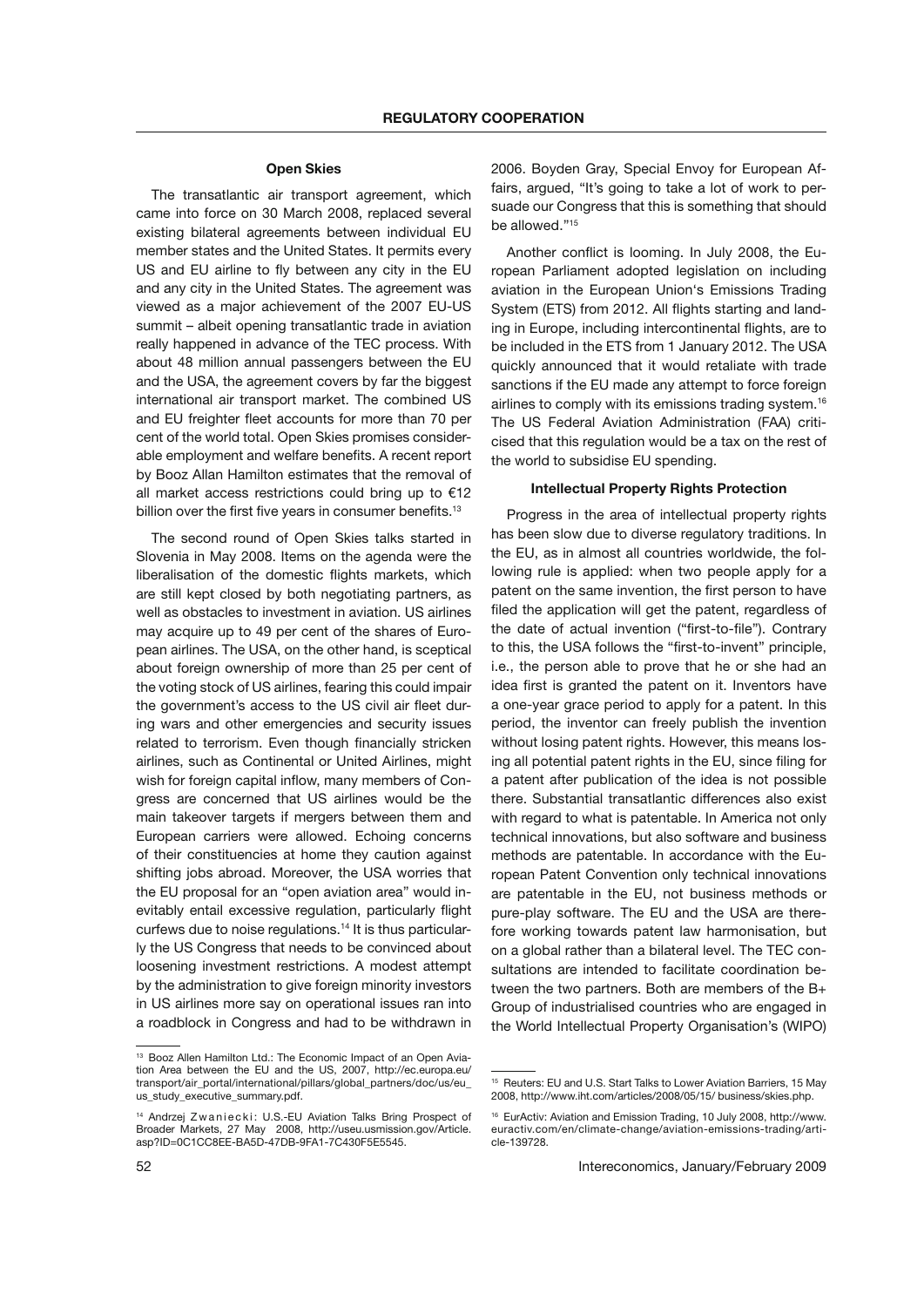efforts to negotiate a Substantive Patent Law Treaty (SPLT).17

However, consensus on a common transatlantic SPLT draft has not yet been reached. On the European side, this is mainly due to the fact that patent law is for the most part subject to Member States' jurisdiction. The EU has still to reach an agreement on the introduction of an EU-wide patent law – despite several attempts by the European Commission. In the USA it is Congress that hinders US rapprochement. A current Patent Reform Act, introduced in spring 2007, proposes switching from first-to-invent to first-to-file. While in September 2007, the House of Representatives voted 220 to 175 for the legislation, the Senate has not yet reached an agreement. If the bipartisan bill were to pass, it would constitute the first significant reform of US patent law in over 50 years. Proponents of the first-to-invent system arque that it benefits small inventors, who may be less experienced with the patent application system, and gives more time to make improvements and develop the idea. Proponents of the bill argue that first-to-invent requires the United States Patent and Trademark Office (USPTO) to undertake lengthy and complicated proceedings to try to determine who invented something first when claims conflict. They also make first-to-invent responsible for the backlog in applications at the Patent Office as well as low-quality patents (patent registration of pseudoinnovations, etc.) Against long odds, USPTO and the European Commission have – upon the advice of the TEC – agreed to a roadmap to "support and facilitate international patent law harmonization".18 Whether they manage to overcome the deadlock in Europe and the USA remains to be seen.

#### **Supplier's Declaration of Conformity**

A second issue discussed under the TEC and often cited as success deals with the different systems for guaranteeing the safety of low-voltage electrical products. In the EU, suppliers of electrical products can make a declaration that the product is safe based on testing that they carried out themselves. Contrary to this, in the US system companies are obliged to have their products tested and certified by third parties: National Recognised Testing Laboratories (NRTLs). While the US Occupational Safety and Health Administration (OSHA) was long reluctant to consider changes in the

Intereconomics, January/February 2009

surrounding regulation due to safety concerns, the electronics and electrical equipment industry in both Europe and the USA emphasise the exemplary safety records as well as the flexibility of the European approach. They criticise the US system for being slow, inefficient and costly. Furthermore, they are very much in favour of a global system of "one standard, one test, accepted everywhere".19 Thus, they fear that OSHA's opposition to the European approach would send the wrong signals – particularly to emerging countries who are introducing their own systems of conformity assessment and look to the USA and the EU as potential models.

Responding to pressure from both the TEC and industry, Edwin Foulke, Assistant Secretary of Labour for OSHA, agreed to publish a request for information (RFI) concerning the use of supplier's declaration of conformity (SDoC) for certain electrical and electronic equipment used in the workplace. Since 20 October 2008 all stakeholders are asked for input on the current system in the United States. The public comment period on the RFI will close on 20 January 2009. However, because it is OSHA alone that is in charge of the regulation, and not the US administration or Congress, it remains an open question what will happen as a result of this request. In fact, incremental changes are not to be expected – particularly given OSHA's recent proposal to increase the number of locations where product certification functions can be performed by NRTLs. Although the proposal was advertised as an additional step to facilitate trade in electrical products, it does not seem to precede the abolition of third party testing.

#### **Registration, Evaluation and Authorisation of Chemical Substances**

A particular worry to US producers is the new European Chemical Directive REACH (Registration, Evaluation and Authorisation of Chemical Substances). This new approval procedure, which came into force on 1 June 2007, seeks primarily to offer better protection for human health and the environment from risks related to chemical substances. REACH is based on two principles. First, it shifts the responsibility for assessing and managing the risks posed by chemicals produced, used and imported from regulators to industry, which is required to provide the appropriate safety in-

<sup>&</sup>lt;sup>17</sup> World Intellectual Property Organisation: Substantive Patent Law Harmonization, 2008, http://www.wipo.int/patent-law/en/harmonization.htm.

<sup>18</sup> European Commission-US roadmap to support and facilitate international patent law harmonization, November 2007, http://ec.europa. eu/internal\_market/indprop/docs/patent/docs/tec\_ipr\_roadmap\_ en.pdf.

<sup>19</sup> US Chamber of Commerce and Business Europe: Unleashing Our Economic Potential. A Primer on the Transatlantic Economic Council, 2008, p. 14, http://www.uschamber.com/NR/rdonlyres/ elw4wf4t2snno5ugx2j6zwmslahwpvspypi65nxncslhj3jma2e4hj-6cyo2hjwalzjzwuayl4udn4ug4kmkr33leyeb/14110\_EconPotential\_ LR.pdf.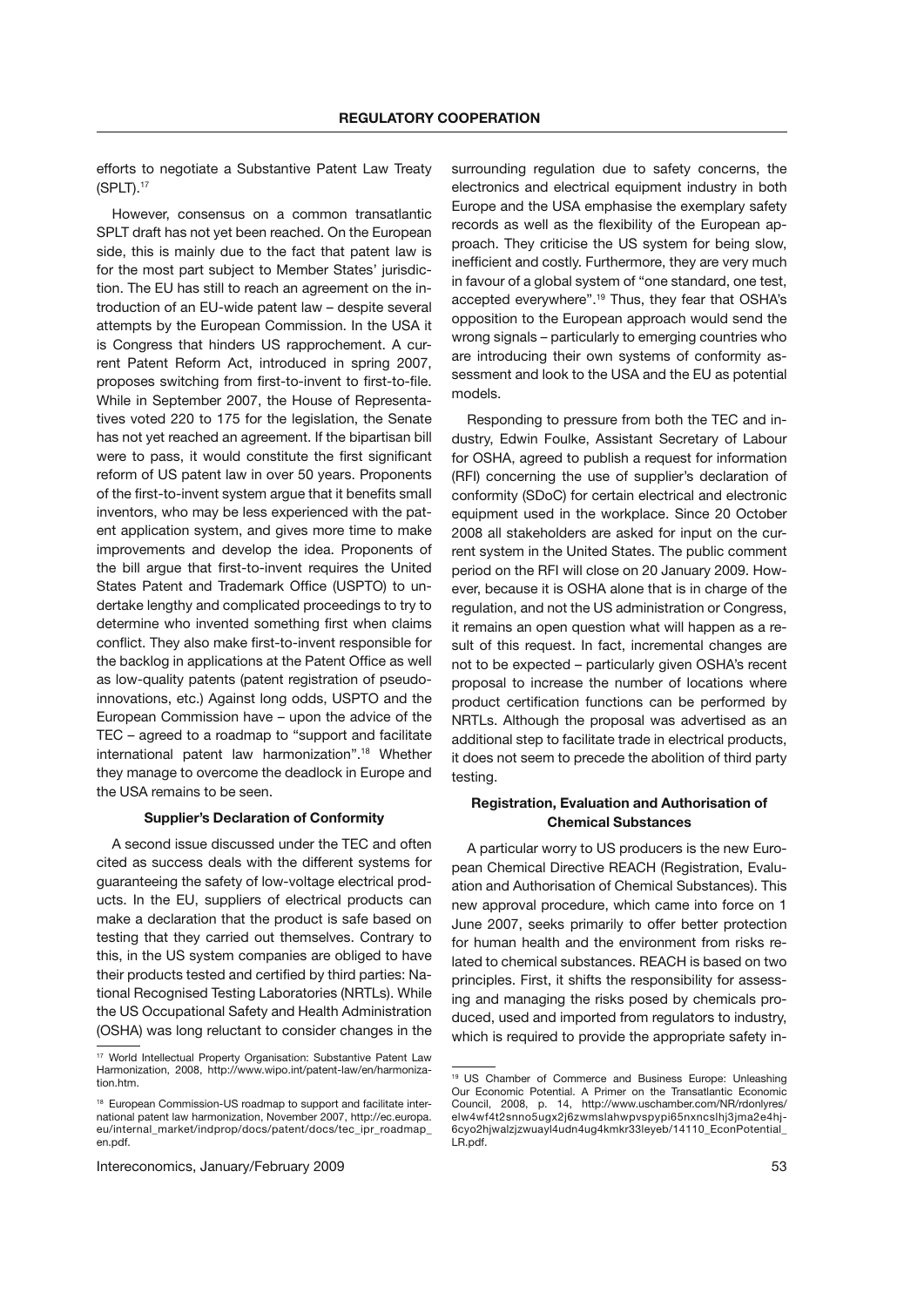formation. Second, based on the principle "no data, no market", REACH is intended to close the information gap on the more than sixty thousand existing substances on which hardly any data have been gathered so far. Under REACH only those substances may be brought into circulation for which sufficient valid data on their characteristics (physical properties, toxicity, etc.) are available.

The regulation has been hotly contested and has caused one of the biggest lobbying efforts in the EU.20 It is particularly the US cosmetics industry which so far has considered REACH discriminatory as US products had to be pre-registered much earlier than the corresponding European products. While the European Commission has meanwhile affirmed that it will "undertake the necessary steps within its competence to ensure transparent implementation, legal certainty and non-discriminatory trade", US companies also fear that REACH will create a "black list effect", pushing substances out of the market even before they are evaluated. This applies in particular to those substances defined under REACH as chemicals of high concern. Even though intense consultations have been conducted since the EU Commission published its first White Paper entitled "Strategy for a Future Chemicals Policy" in 2001, no agreement on the contentious points has been reached so far. Moreover, US trade officials are increasingly complaining about the new European competitive advantage provoked by REACH: "[N]ow it's actually an opportunity to enhance their [European companies'] competitiveness. If you're inside you're better off than outside."<sup>21</sup> Finally, according to the Seventh Amendment of the EU Cosmetics Directive, the EU will prohibit the sale of cosmetics tested on animals as of March 2009, while the US Food and Drug Administration (FDA) requires those tests for sales in the United States. While the TEC has emphasised cooperation between the FDA and the European Commission, the potential threat of splitting the market has not yet been tackled.

Whether the TEC will be able to find a solution remains uncertain. For a convergence of chemical regulations legislative changes would be necessary on both sides of the Atlantic. However, given the difference in risk assessment between the EU and the USA with respect to chemicals – a joint approach on risk assessment and risk management not being very

likely – there is little room for regulatory cooperation. As Reinhard Quick, Director of the Brussels office of the German Chemical Industries' Association puts it: "REACH is a prime example of how unilateral legislative acts can kill any bilateral cooperation".22

#### **Biofuels**

Differing standards also represent a potential impediment to the increasing global trade in biofuels. The USA is market leader in transforming corn to ethanol, Brazil is top in the production of bioethanol from sugar cane, and Germany is market leader in producing biodiesel from rapeseed oil. The International Energy Agency estimates that global biofuel production will more than quadruple by 2030. Therefore, first steps were taken towards a work plan on the harmonisation of biofuel standards by EU, US and Brazilian standard setting bodies in early 2007. Brazil was included in the negotiations not just because the country is the world's second largest producer of bioethanol after the USA, but also because most national standards for bioethanol are modelled according to Brazilian standards. Deviations in standards can primarily be traced back to differing climatic conditions, the use of different raw materials and varying market structures.

At the 2007 EU-US summit the EU, the USA and Brazil agreed on a Biofuels Standards Roadmap, delineating steps necessary to achieve greater compatibility among their biofuel standards to facilitate the increasing use of biofuels as well as international trade. The trilateral working groups convoked by the national regulatory authorities in July 2007 – one for bioethanol, one for biodiesel – developed a White Paper on Internationally Compatible Biofuel Standards (December 2007), which delineates those aspects of technical standards for biofuels that are already more or less compatible, those aspects that would be too difficult to make compatible, and those aspects that can be brought into closer alignment through continued effort. The European, US and Brazilian standards for bioethanol showed little difference, which is primarily due to the less complex chemical composition of bioethanol. Only the maximum volumes for the water concentration of ethanol standards deviated: the EU has set a very low maximum volume in order to eliminate potential engine damage; the US and Brazil operate with higher volumes. Much more pronounced are deviations in biodiesel standards, which can primarily

<sup>&</sup>lt;sup>20</sup> Jacques Pelkmans: REACH: Getting the Chemistry right in Europe, in: Daniel Hamilton, Joseph Quinlan: Deep Integration, Washington/Brussels 2005, pp. 221-235.

<sup>&</sup>lt;sup>21</sup> Personal Communication with USTR official, 11 July 2008.

<sup>&</sup>lt;sup>22</sup> Reinhard Quick: Transatlantic Regulatory Cooperation on Chemicals – An Idealist's Dream?, Conference Paper, University of Michigan Conference on Systemic Implications of Transatlantic Regulatory Cooperation and Competition, Ann Arbor 8-9 May 2008, p. 4, http://www. fordschool.umich.edu/news/event\_details/reg\_coop\_and\_comp\_08/ documents/Quick\_final.pdf.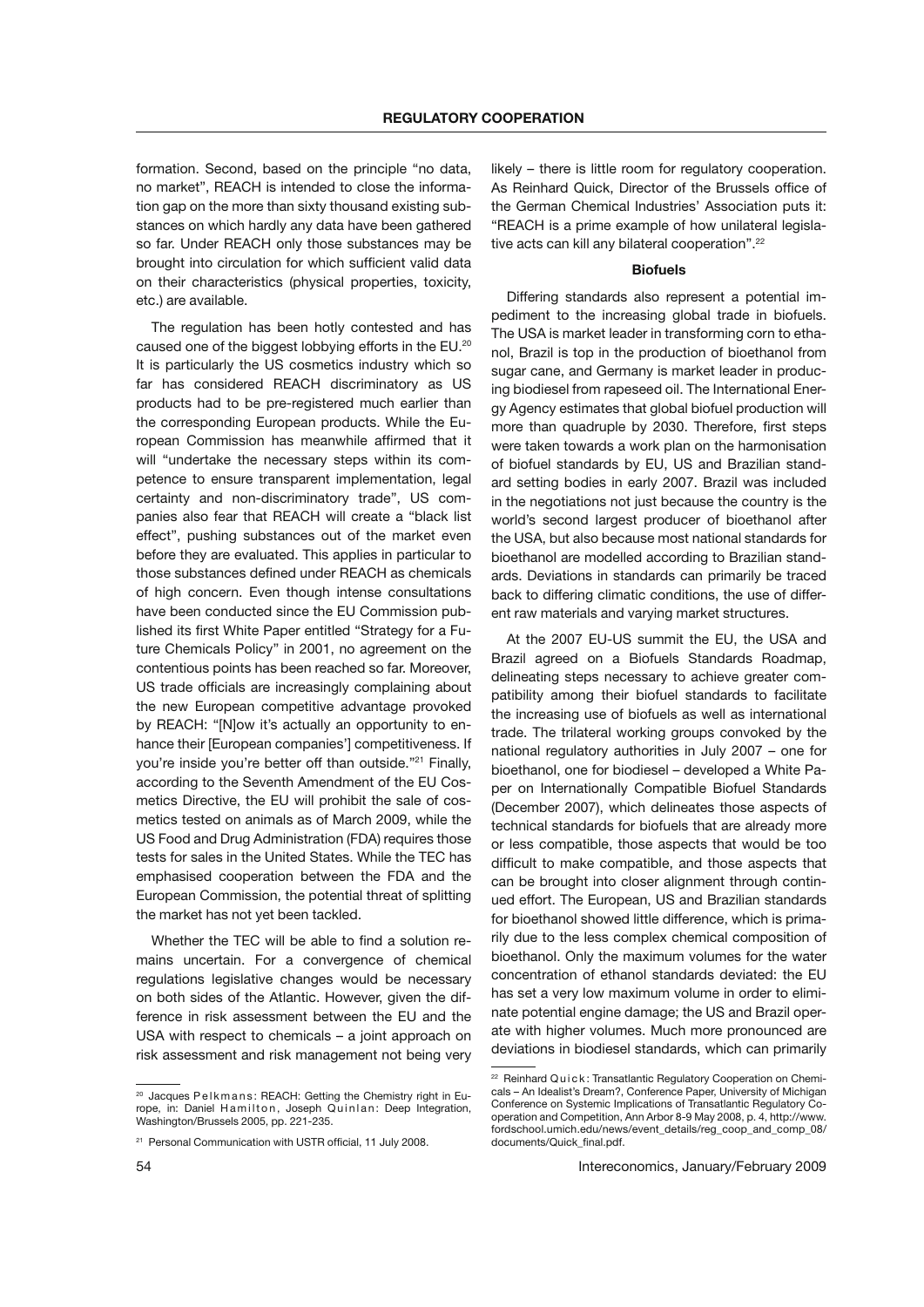be traced back to differences in diesel engine types and raw materials in biodiesel production as well as to regionally specific emission regulations.

A failure to harmonise biodiesel standards could have negative implications not only for the global biodiesel market but also for trade in vehicles since diesel engine technology would diverge and exporters to the USA and the EU would have to equip vehicles with different engines. But the harmonisation of different biodiesel standards is a sensitive issue especially for the EU, since diesel-powered vehicles have a much larger market share in Europe than in the United States. Another obstacle to the negotiations is posed by the criticism of European biodiesel producers regarding the subsidisation of biodiesel in the United States. Imports of biodiesel into the EU market come mainly from the United States, with other imports accounting for a minor share of the market. In late April, the European biodiesel umbrella organisation called upon the EU Commission to impose punitive tariff duties on subsidised US biodiesel. In mid-June, the EU initiated anti-subsidy and anti-dumping investigations into imports of biodiesel from the United States.<sup>23</sup> Congress is not in a hurry to reduce biodiesel subsidies since they give US producers of soybean-based biodiesel a distinct export advantage. Given the United States' strong farm and agribusiness lobbies, it remains to be seen whether subsidies will be reduced any time soon.

#### **Border Security and Trade**

When the US Customs and Border Protection (CBP) and the European Commission Taxation and Customs Union Directorate adopted the US-EU Joint Customs Cooperation Committee (JCCC) Roadmap towards Mutual Recognition of Trade Partnership Programmes in March 2008, Jayson Ahern, Deputy Commissioner of CBP, underlined this as "… an important step toward achieving the U.S. and EU's shared objective of enhancing supply chain security." The EU and the USA hope to conclude a mutual recognition agreement by mid-2009, so that companies enrolled in either US Customs and Border Protection's Customs-Trade Partnership Against Terrorism (C-TPAT) or the EU's Authorised Economic Operator programmes will receive reciprocal fast-lane customs clearance.

Under C-TPAT, a direct response to the terrorist attacks of 9/11, those companies obliging themselves to individual security checkups will be eligible for accelerated customs clearance. To strengthen supply

Intereconomics, January/February 2009

chain security while at the same time allowing fastlane customs clearance, US companies are obliged to guarantee that all business partners within their supply chain comply with the security criteria issued by US Customs and Border Protection since 2005. Albeit not being legally bound to do so, European companies therefore cannot elude providing the desired information. The resulting extra costs for securing production facilities and the introduction of control systems are high – in particular in view of also having to comply with the EU's own Authorised Economic Operator Programme (AEO) since early 2008. The corresponding roadmap thus aims at mutually recognising the two security partnership programmes (C-TPAT and AEO) in order to avoid costly double certifications in the EU and the United States.

However, there is one problem: the 9/11 Commission Recommendations Act, signed by President Bush in mid-2007, renders the initiative virtually meaningless. The US legislation, addressing the threat to border security and global trade posed by the potential for terrorist use of a maritime container to deliver a weapon, mandates that all US-bound containers must be scanned 100 per cent at port of shipment starting 1 July 2012 at the latest. This legislation is not to be confused with the 2002 Container Security Initiative (CSI), which pre-selects containers destined for the USA prior to loading on the ship in a foreign port according to risk assessment criteria.

While the CSI had received the support of the European Commission, the 100 per cent scanning requirement is hotly contested, since the resulting extra costs for securing production facilities and the introduction of control systems would be tremendous. The Department of Homeland Security expressed some concern based on a feasibility study conducted in selected ports in June 2008: while a pilot project found that the intended process would be feasible in small, relatively low-volume ports – even though requiring considerable efforts – 100 per cent cargo scanning would pose an insurmountable challenge to larger ports.24 Also in June, world customs authorities asked the USA to repeal the law since the World Customs Organisation and various port authorities will be unable to provide the new equipment and staff needed to scan all containers bound for the US by the law's 1 July 2012, deadline.<sup>25</sup> Existing regulation, however, is

<sup>23</sup> EU Commission, DG Trade: Anti-dumping. EU Launches Investigation into US Biodiesel Imports, 13 June 2008, http://ec.europa.eu/ trade/issues/respectrules/anti\_dumping/pr130608\_en.htm.

<sup>&</sup>lt;sup>24</sup> US Government Accounting Office: Supply Chain Security, Challenges to Scanning 100% of U.S. Bound Cargo Containers, 2008, http://www.gao.gov/new.items/d08533t.pdf.

<sup>&</sup>lt;sup>25</sup> World Customs Officials Want Repeal of New US Port Cargo Security Law, in: International Herald Tribune, http://www.iht.com/articles/ ap/2008/06/10/europe/EU-GEN-EU-US-Port-Security.php.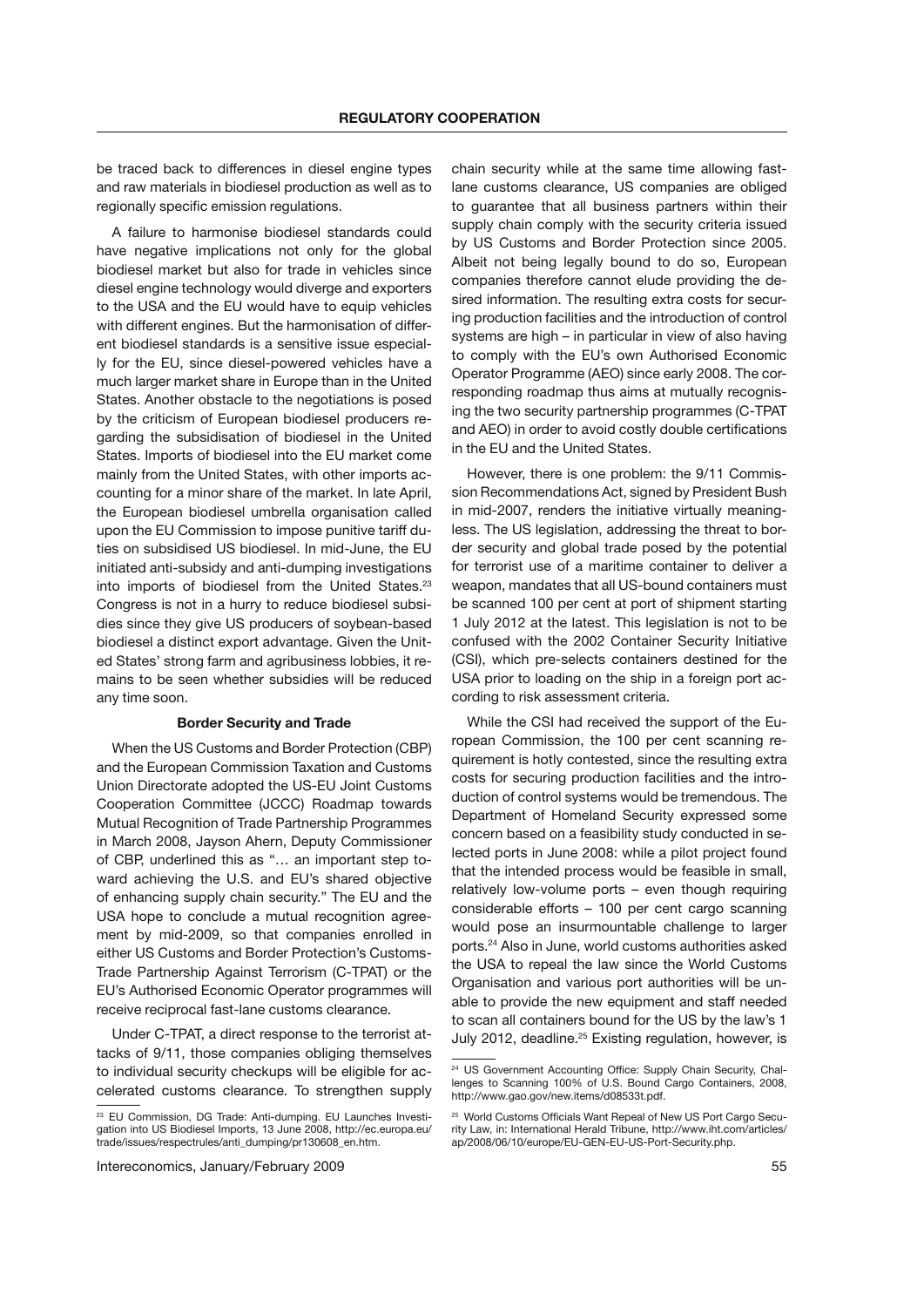unlikely to be eased soon by Congress, with US ports being regarded as the Achilles' heel of the US security system.

#### **The Poultry Dispute**

The differences and challenges mentioned above, however, were overshadowed by a serious dispute over poultry. The case has created a lot of frustration and finger pointing on both sides after USTR Susan Schwab had made it a litmus test for transatlantic economic relations. At the heart of the debate is an eleven year old European ban on US poultry meat. The ban focuses on the use of chlorinated water as a decontaminant by US farmers – a practice which is prohibited in the EU due to consumer protection. With an estimated loss of \$200 million a year for US producers, the embargo presents only a small fraction of the \$2.6 billion worth of transatlantic trade flows daily. However, given that so far neither US nor European scientists could back any health or environment concerns, the US side regards the ban as a protectionist move and a violation of international trade law. USTR Susan Schwab argued, "The poultry issue is one that has been of significant concern, both in its actual facts and its symbolic importance in terms of our ability to resolve transatlantic trade conflicts."26 Lifting the import ban was, according to Daniel Price, of such great importance to the USA that the entire work of the TEC could be questioned if the case were not resolved. Despite enormous efforts by Günter Verheugen to provoke an abolition of the ban and a recent report by the European Food Safety Authority stating that the US method of disinfecting poultry was harmless to consumers, virtually all EU member states recently opposed lifting the import ban. Thus, at the TEC meeting in mid-May, Günter Verheugen could only promise to find a solution before the next TEC meeting, scheduled to take place in December 2008. Yet a quick solution to the quarrel does not seem likely, since the European Scientific Committee on Veterinary Measures Relating to Public Health dismissed the Commission's proposal to end the ban. The European Parliament subsequently passed a resolution in favour of maintaining import restrictions.

For the sake of transatlantic regulatory cooperation, it is questionable whether the poultry case should remain the make or break test for the TEC. As a representative of the US Chamber of Commerce recently put it, "I think it was important for there to be a litmus test. There has been enough dialogue over the last 10 or 12 years and it was time to do something. But it was not smart on the U.S.' part to make that litmus test poultry. Don't go and take an issue that has been at different stages in mortal combat, mortal trade combat since 1963 and decide that that's gonna be the first issue out of the box the TEC is gonna tackle."<sup>27</sup>

#### **Obstacles to Bilateral Regulatory Cooperation**

As the issues discussed above illustrate, the success of EU-US attempts at transatlantic regulatory cooperation varies significantly by issue area. In some areas such as finance, US and EU regulators are working on commonly agreed rules, particularly due to the current financial crisis. However, in the areas of food safety, environment and security both partners operate with starkly different regulatory philosophies and styles in a highly politicised policy environment. At the heart of these differences lie strongly diverging risk perceptions. Whether the EU or the USA is the more precautionary actor clearly depends on the particular issue. The USA, for instance, is more precautionary when it comes to national security. The European counterpart, on the other hand, has become a much more risk-averse actor in the areas of food safety and the environment, such as with poultry meat or chemicals. When faced with uncertainties about the risks of these products, European regulators are much more willing to take precautionary measures than their American counterparts.28 Thus, they seek to give more weight to risk avoidance over cost/risk-benefit analysis and to public preferences over scientific risk assessments. Vice versa, the U.S. administration opposes references to precaution and socio-economic impact analysis in these areas. According to the common credo "Don't fix what's not broken", US regulation tends to be motivated by the amelioration of market failures. Consumer protection is achieved by a punitive approach. Based on principles of legal liabilities, known as "torts", violators of basic health or environmental protection must provide financial compensation to the victims. Thus, the argument goes, these powerful legal disincentives make government regulatory action unnecessary. Justice is exercised after the damage has been done.

The European approach of preventing harm before it happens and regulating even in the face of uncertainty is, from a US point of view, often seen a guise for protectionist measures and an obstacle to regulatory cooperation in itself. According to this view, leaving the final assessment to legislative bodies opens the door for politicised decisions and, consequently, bad regula-

<sup>&</sup>lt;sup>26</sup> Quoted in William Schomberg: EU Expects U.S. to Turn to WTO in Poultry Dispute, Reuters UK, 6 June 2008, http:// uk.reuters.com/article/rbssFinancialServicesAndRealEstateNews/ idUKL0689325520080606.

<sup>27</sup> Personal communication, 7 July 2008.

<sup>&</sup>lt;sup>28</sup> David Vonel <sup>+</sup> The Hare and the Tortoise Revisited: The New Politics of Consumer and Environmental Regulation in Europe, in: British Journal of Political Science, Vol. 33, Part 4, October 2003.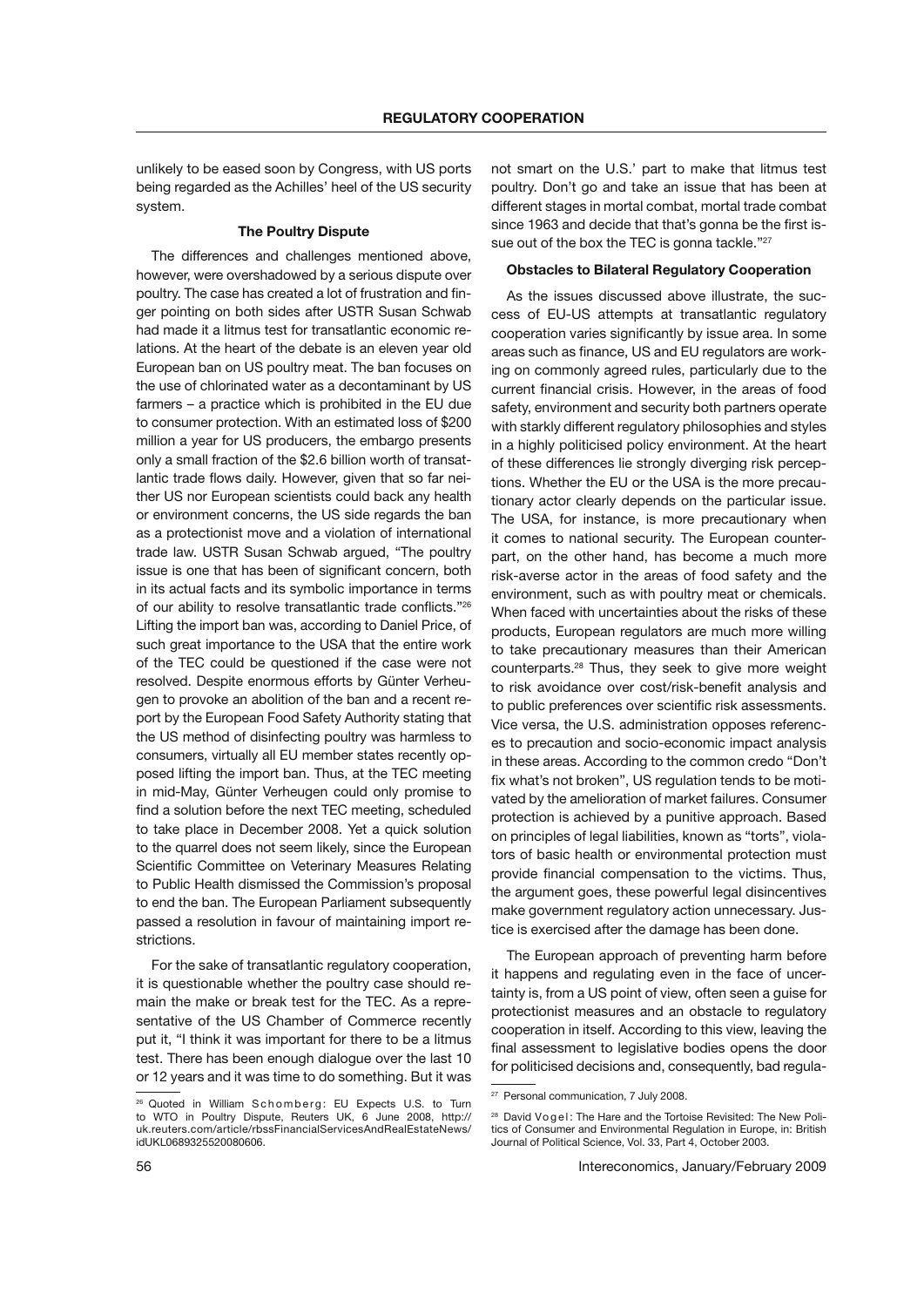tion. In the USA, it is therefore independent regulatory agencies that are in charge not only of risk assessment (based on sound science and cost-benefit analysis) but also risk management. As one US trade official recently emphasised, "I think it's a different dynamic that is not fully appreciated by the people in the Commission that we have all these independent agencies – and supposedly that's part of the problem. I honestly think that's a strength of our system: better quality regulation because it is less political."<sup>29</sup> Nonetheless, equally difficult to reconcile are differences stemming from varying foreign policy goals and national security preferences. Unlike in the case of consumer protection, here it is the USA which takes the more precautionary approach – at least since the terrorist attacks of 9/11. An example is Congress' veto on fully opening up the voting stock of US airlines to foreign ownership.

Another obstacle to bilateral regulatory cooperation, already mentioned in the quote above, is the involvement of a multitude of independent regulatory agencies in EU-US negotiations. In the USA, for the most part, rule-making at the federal level is performed by agencies according to a delegation of power from Congress through enabling legislation ("administrative rule-making"). Agencies such as the Food and Drug Administration (FDA), the Environmental Protection Agency (EPA) or the Occupational Safety and Health Administration (OSHA), however, often operate under a mandate with focus on the domestic market only. To get these agencies involved in international trade affairs is politically difficult to achieve and often requires intervention by Congress. To complicate matters further, the USA and the EU also approach the drafting and implementation of regulation differently, reflecting varying governmental structures and administrative traditions. While the EU generally relies on a more "prescriptive" approach to regulation, by which its regulators inform industry exactly how it can conform to rules, the USA depends on a more "outcome-driven" approach, by which regulators specify certain performance requirements while granting industry considerable latitude in how to achieve them. Yet, the biggest obstacle for reconciling these differences in regulatory philosophies is that both sides view their approach as the better one. "We obviously believe that our regulatory approach works better in the long run because it tends to produce more flexible outcomes based on more appropriate risk management analyses. These outcomes, in turn, are better able to adjust and adapt to changing technologies and levels of knowledge," stated Charles P. Ries, Principal Deputy Assistant Secretary for European and Eurasian Affairs in a hearing before the US Senate.<sup>30</sup> In order to overcome this deadlock, both partners are increasingly looking for ways to promote more effective regulation focusing on prospective regulation rather than tackling existing problematic cases. An innovative and promising example is the Project on Emerging Nanotechnologies, which was initiated at the 2007 EU-US summit and aims at transatlantic regulatory cooperation in the early stages of the new technology.<sup>31</sup>

#### **The Way Ahead**

The rationale for deepening transatlantic cooperation is strong given the sheer size and importance of trade and investment flows across the Atlantic. Both partners have common and complementary interests in the economic sphere, and effective cooperation offers the promise of joint economic gains. Moreover, the transatlantic economic partnership rests on a solid foundation, including common interests and ideologies as well as a general overarching consensus about the structure of the international economic architecture such as the WTO. A strong institutional setting, including various transatlantic dialogues and annual high-level meetings, provides a platform for conflict resolution.32 The Transatlantic Economic Council is generally well-disposed to solve a number of current problems. Its high-level composition, the inclusion of private and legislative actors and the regular consultations with the heads of independent regulatory authorities are basic preconditions for the harmonisation of systemic differences.

Nonetheless, transatlantic economic cooperation is facing some serious challenges that go beyond the obstacles mentioned above. Above all, with the end of the Bush Presidency the direction of US trade policy will be hotly contested in the coming years on whether or not to use trade policy increasingly to promote the environment and labour rights, on how to employ trade remedy laws against unfair trade practices abroad, and on how to design and fund programmes which assist displaced workers. The reason is that public support for free trade is weakening. According to a CNN/Opinion Research poll in late June 2008, half of registered vot-

<sup>&</sup>lt;sup>29</sup> Personal communication, 11 July 2008.

Intereconomics, January/February 2009

<sup>&</sup>lt;sup>30</sup> Charles P. Ries, Principal Deputy Assistant Secretary for European and Eurasian Affairs: U.S.-EU Cooperation on Regulatory Affairs, Testimony Before the Senate Foreign Relations Committee Subcommittee on European Affairs 16 October 2003, http://www.state.gov/p/eur/ rls/rm/2003/25471.htm.

<sup>&</sup>lt;sup>31</sup> The Project on Emerging Nanotechnologies: European Commission Gives Grant to Investigate Transatlantic Oversight of Nanotechnology,6 February 2008, http://www.nanotechproject.org/news/archive/ european\_commission\_gives\_grant\_to/.

 $32$  Raymond A h e a r n et al.: European Union-US Trade and Investment Relations: Key Issues, CRS Report to Congress, Washington DC 2008, pp. 14-15.